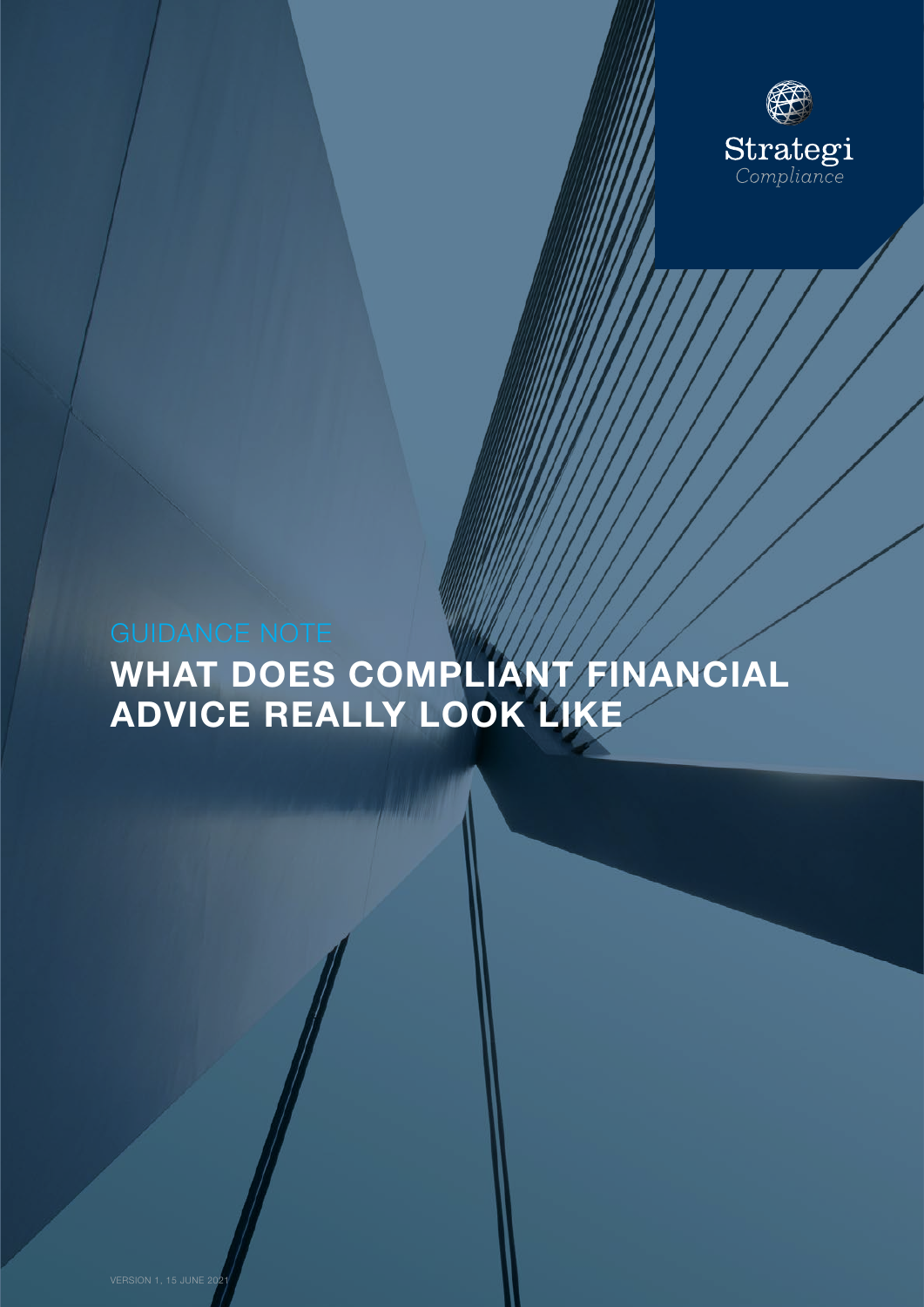## What compliant financial advice really looks like

A common misconception is that compliant financial advice is something black and white and set out in law. The reality is somewhat different and harder to define. When pressed for an answer, our standard response is: "It depends on the scope of the engagement, the client goals, product solutions, client understanding and business service proposition."

There are rules that must be followed, but these are more principles based than prescriptive. And they need to be related to the client's specific situation to determine whether the advice is likely to be compliant.



## What is financial advice

A person gives financial advice if the person-

- a. Makes a recommendation or gives an opinion about acquiring or disposing of (or not acquiring or disposing of) a financial advice product; or
- b. Makes a recommendation or gives an opinion about switching funds within a managed investment scheme; or
- c. Designs an investment plan for a person that
	- i. Purports to be based on-
		- an analysis of the person's current and future overall financial situation (including investment needs); and
		- the identification of the person's investment goals; and
	- ii. includes 1 or more recommendations or opinions on how to realise 1 or more of those goals; or
- d. Provides financial planning of a kind prescribed by the regulations.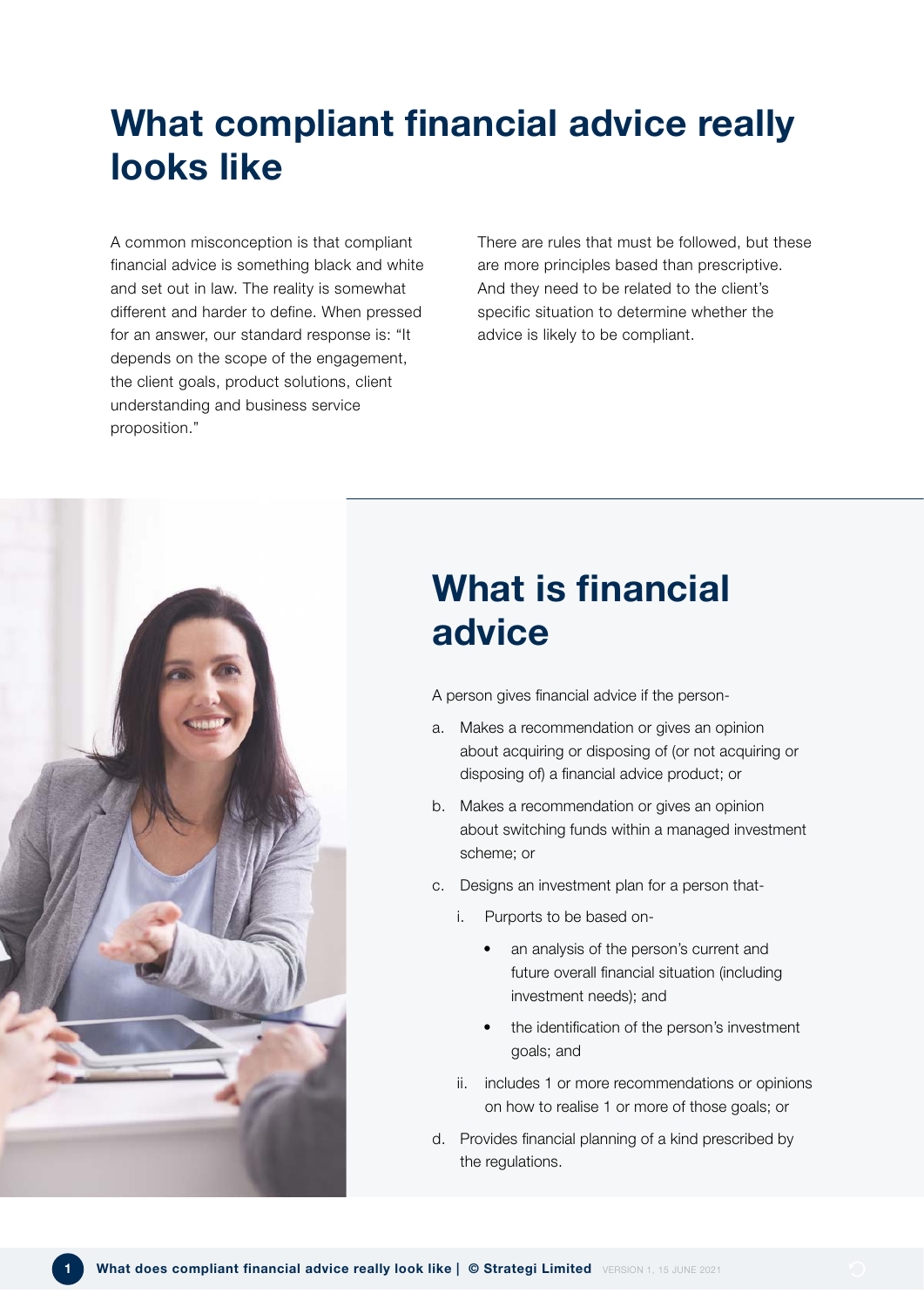## Operating within the framework

Compliant advice needs to meet the requirement of the advice framework it should be provided within, which includes the following :

- the duties contained in sections 431I-431P of the Financial Markets Conduct Act 2013;
- the Code of Professional Conduct for Financial Advice Services; and
- the standards outlined in the New Zealand Certificate in Financial Services (Level 5) V2.

Technology is playing a larger role in assessing compliance. However, some of the solutions coming to market are focussing more on the process side of delivering financial advice rather than the qualitative outputs. Some of the technology solutions look for defined processes with prescribed document names and look to see if certain documents have been uploaded to a specific task. This is just one part of the advice process assessment. It acts as a high-level flag to identify if the defined process has been followed and the defined documents have been uploaded



to the system. Many of these technology solutions lack the capability to identify if the uploaded documents are blank or correctly completed. They also lack the capability to assess if the advice is 'fit for purpose' and meets the needs of the client.

At this stage in the evolution of financial advice compliance, human intervention is still required to assess the quality of the advice provided. Strategi Compliance recommends human intervention at three levels :

#### Peer review:

Getting the advice document (eg Statement of Advice) peer reviewed by another adviser within the business (preferably one more experienced than the adviser who drafted the advice document) is a good first step

#### Compliance officer sampling of advice documents:

In businesses large enough to have a compliance officer or quality assurance team, then those people should undertake regular reviews of advice documents before they are sent to clients. This helps standardisation of advice and quality. It also identifies any additional training the advisers may need.

#### External compliance assurance review:

This process should be used in businesses of all sizes. In small businesses, Strategi Compliance can provide a monthly ongoing compliance assurance process. This fulfils the peer review and compliance officer sampling of documents. In larger businesses, Strategi Compliance would undertake an annual compliance assurance review which assesses compliance across the entire business. A key part of that is assessing the suitability of the advice.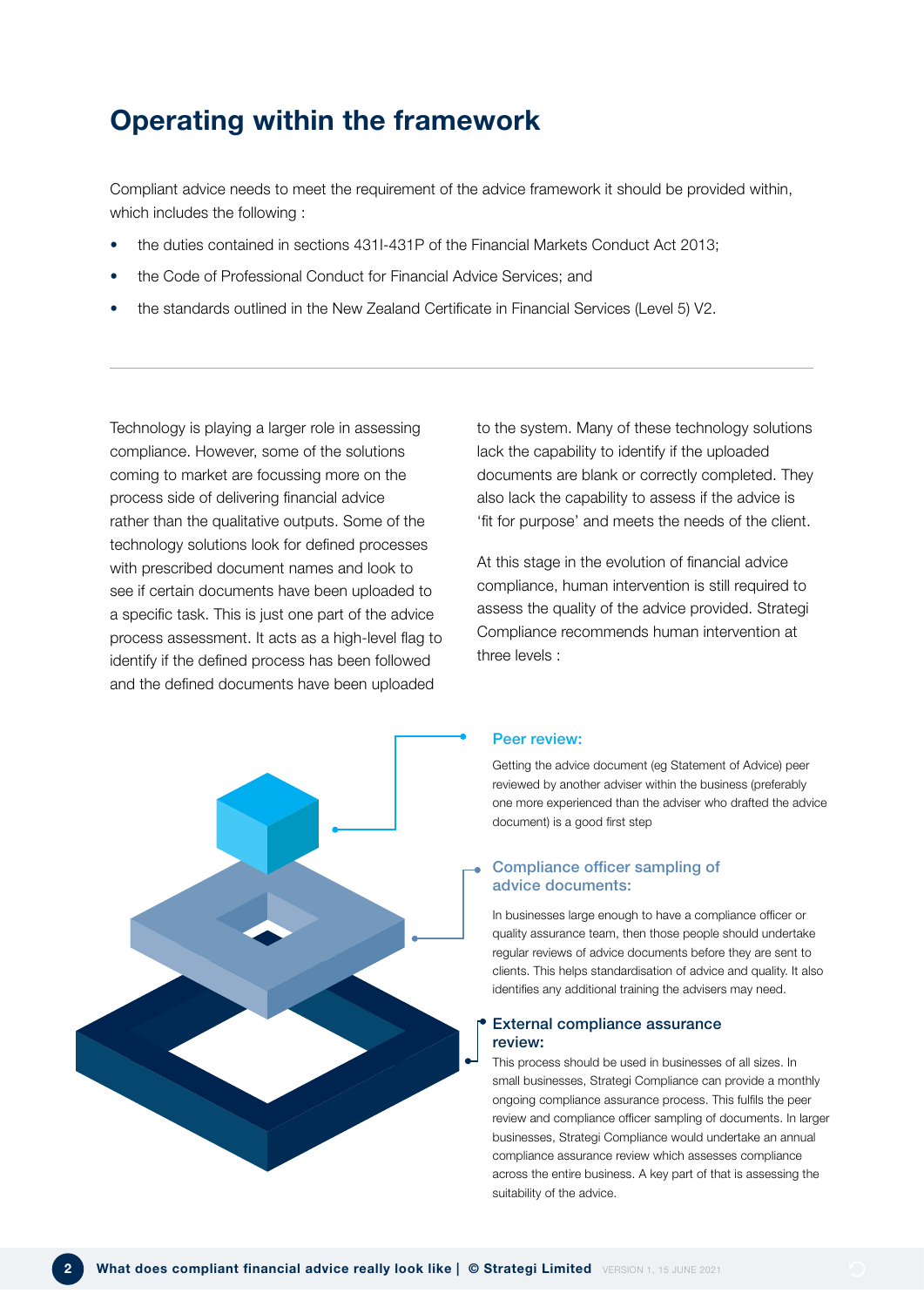### The six-step advice process

Compliant advice is more than just checking that a fact find, statement of advice and disclosure information has been provided. We need to check that the entire six-step advice process has been followed to the extent it is applicable for each client situation.

Over time, an increasing focus will be applied to step 6 relating to ongoing monitoring of the advice suitability. However, this is the focus of another guidance note.

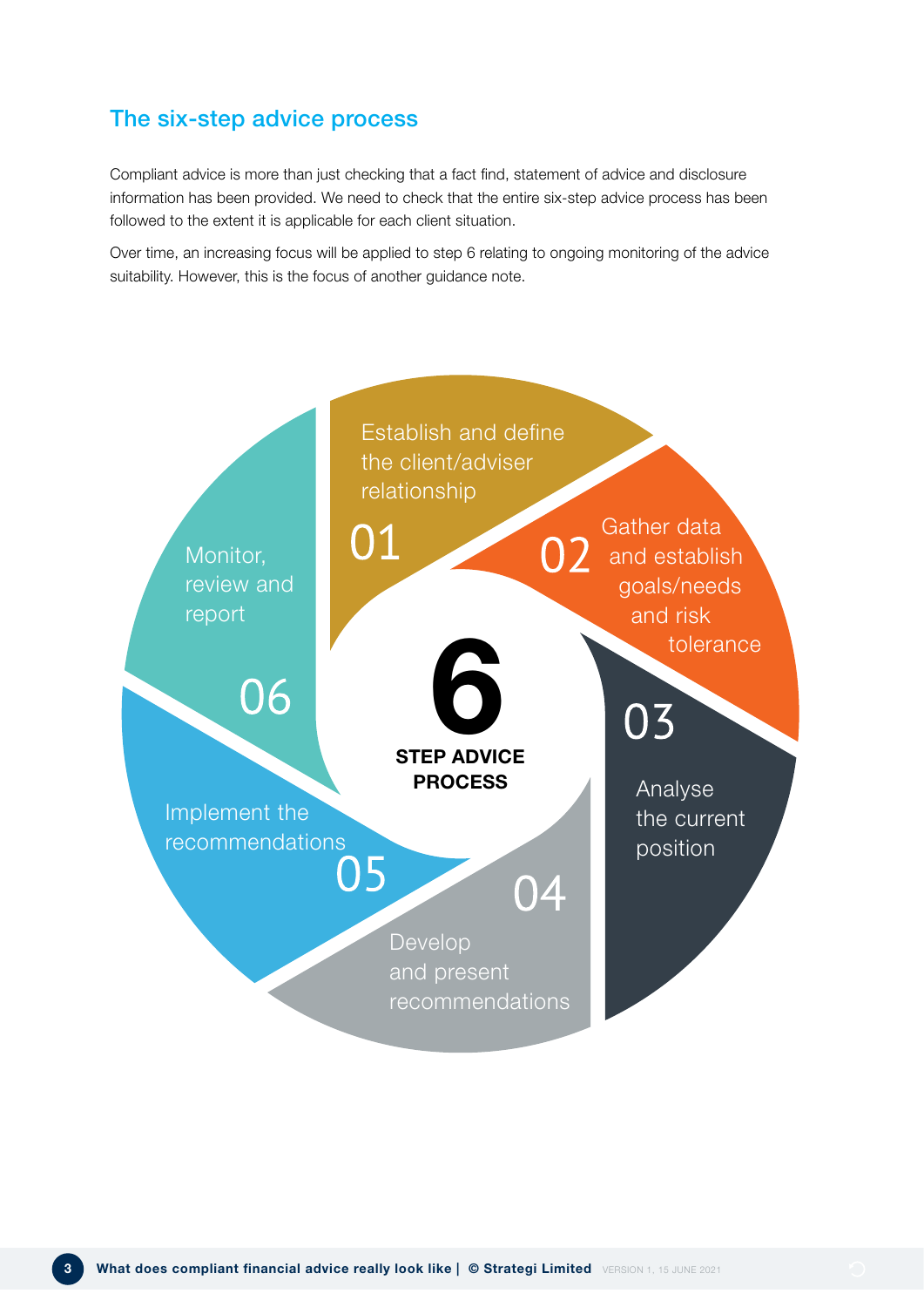### What do we look for?

When reviewing client files for compliance, we take a holistic approach. We look at the overall client file and the advice process around it, rather than just reviewing one or two documents.

The following list outlines the key questions the Strategi Compliance team look to answer when assessing compliance .

#### Has the scope been set?

It is clear from file notes, advice documents or other means that the scope of advice between the  $\Box$ client and the financial advice provider (FAP) has been clearly established? Is it clear as to what is and is not being covered and does the client understand the implications of this?

#### Are the client's goals clear?

It is difficult to assess if the advice recommendations are appropriate if the goals are not clearly defined. Ideally, goals should be expressed using the SMART acronym - specific, measurable, achievable, realistic and time bound.

#### Are the scope, goals, and recommendations all in alignment?

We cross reference the goals with the scope and recommendations to assess whether the recommendations are likely to achieve the stated goals. The emphasis here is on advice outcomes and whether the advice is likely to meet the needs of the client.

#### Has sufficient information been provided?

The advice and supporting information do not legally have to be in writing but it would be difficult  $\Box$  to provide a verifiable audit trail if the advice (or a good portion of it) was not in writing or recorded in some way. We check to see if sufficient information has been provided to the client to ensure a reasonable person could make an informed decision.

#### Is the advice clear, concise, and effective?

Has all communication in the six-step advice process been provided in a way that is clear, concise  $\Box$  and effective? Has jargon been removed, is the language and explanation at a level the client is likely to understand? We also check to see any ambiguity has been removed, it is sufficiently brief and appropriately formatted so the client is likely to read it.

#### Have reasonable steps been taken to ensure the client understands?

We look across the entire advice process to check measures have been taken by the FAP or adviser to ensure the client understands the advice provided, plus its nature and scope. This

 $\Box$  includes reviewing the documented advice process to see if things like client follow-up calls were made, whether advisers and staff are trained to assess client understanding, and whether there are prompts for clients to ask questions. We also look to see the right language is being used and things like information sheets are provided.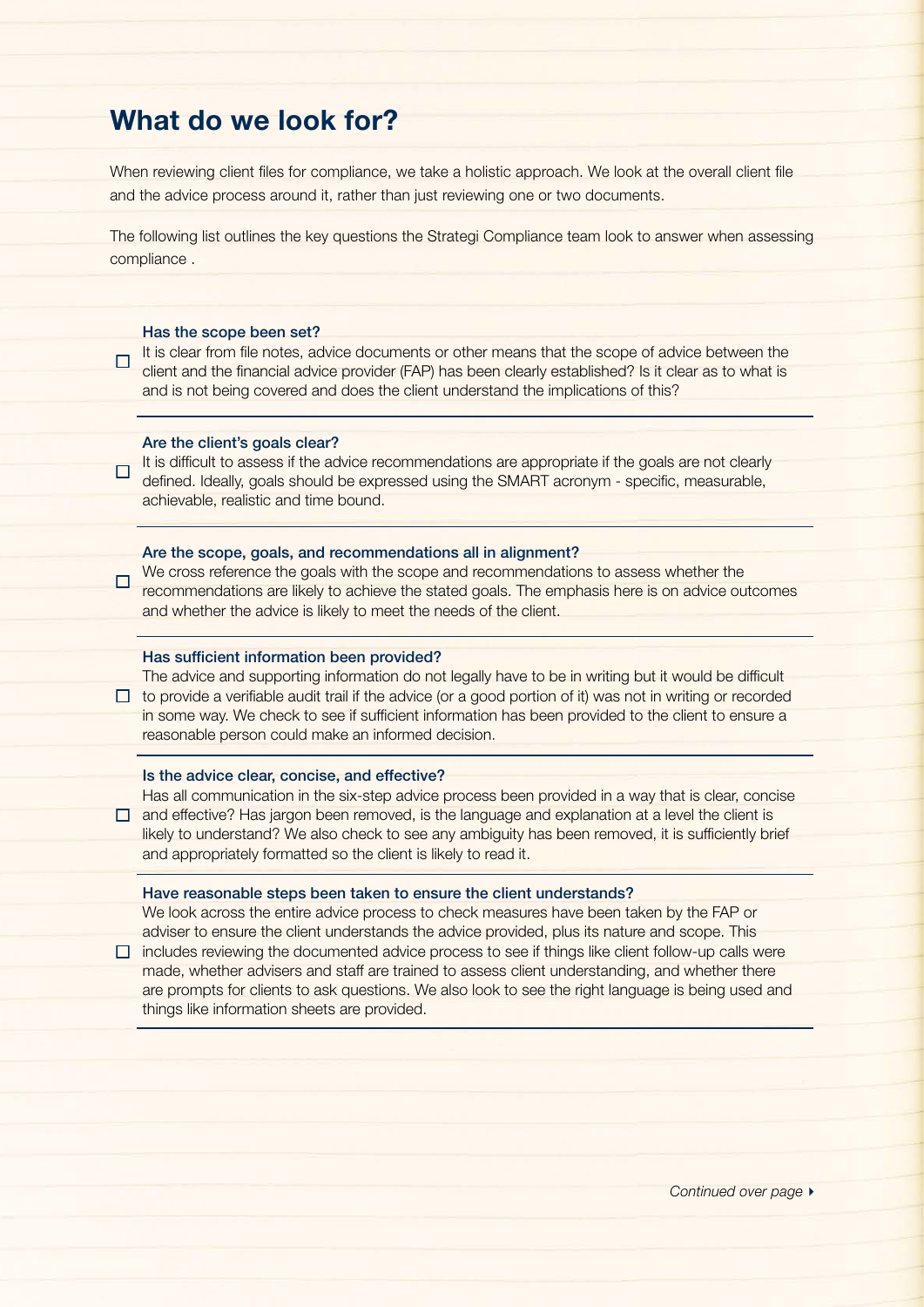#### Have disclosure obligations been met?

We assess compliance with the Financial Markets Conduct Regulations 2014 by reviewing the publicly available disclosure information, how and when the stage two and three disclosures were  $\Box$  made, and we sample the relevance of the content against the products recommended. The stage four complaints disclosure is assessed by looking at the complaints process, the content of the stage four document, the complaints register and checking the understanding of the process with advisers and administrators.

#### Is the advice 'balanced'?

Does the advice provide pros and cons and where appropriate, options to consider? Is there  $\Box$ anything that may be considered misleading, deceptive or confusing?

#### Is the rationale documented?

Does the client file contain sufficient evidence of the research undertaken, and were there  $\Box$ reasonable grounds for the advice provided? This may include documented assumptions, independent research reports, and capture of relevant client information.

#### Are steps taken to keep client data private?

We look for advice documents with 'confidential' or similar wording prominently displayed. This  $\Box$ helps to show the FAP/adviser is taking appropriate steps to protect client data. We check to see if staff are trained on privacy, and cyber-security actions and that the IT structure is robust.

#### Is ongoing monitoring and reporting clear?

Is there an agreement or understanding in place between the client and the FAP/adviser regarding  $\Box$ ongoing monitoring of the client and the recommended solution? Is it clear as to the respective responsibilities between the client and the FAP?

### Note

If you need help with any aspect of assessing your compliance, then please contact:

### Strategi Compliance

email: info@strategi.co.nz call: 09 414 1300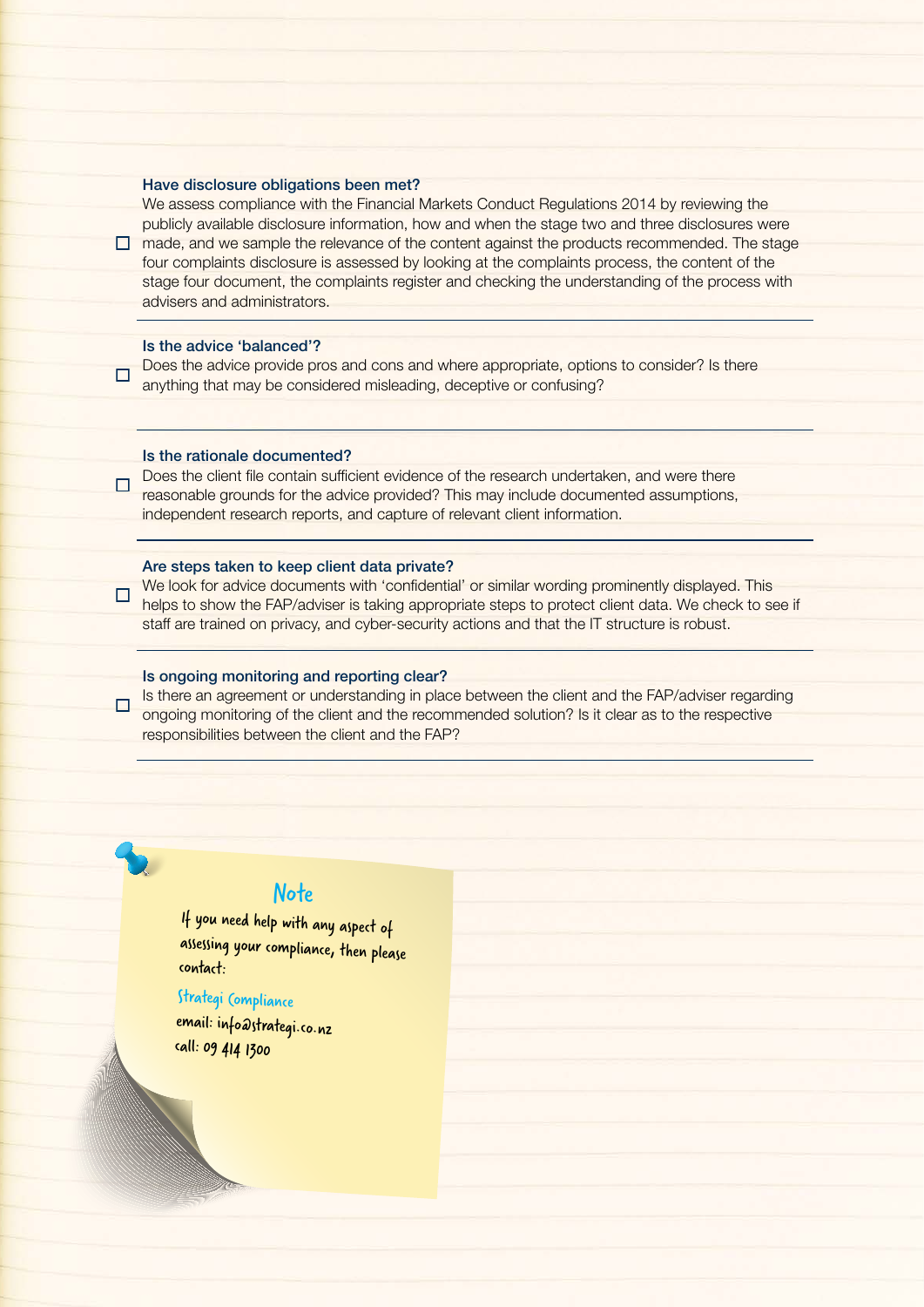

## Next steps

We encourage every FAP to review their advice process in light of the checklist above, and identify how they can deliver regulated financial advice in a more meaningful and easier to understand way.

The team at Strategi are happy to help you achieve this. [Contact us](https://strategi.co.nz/contact) for details.